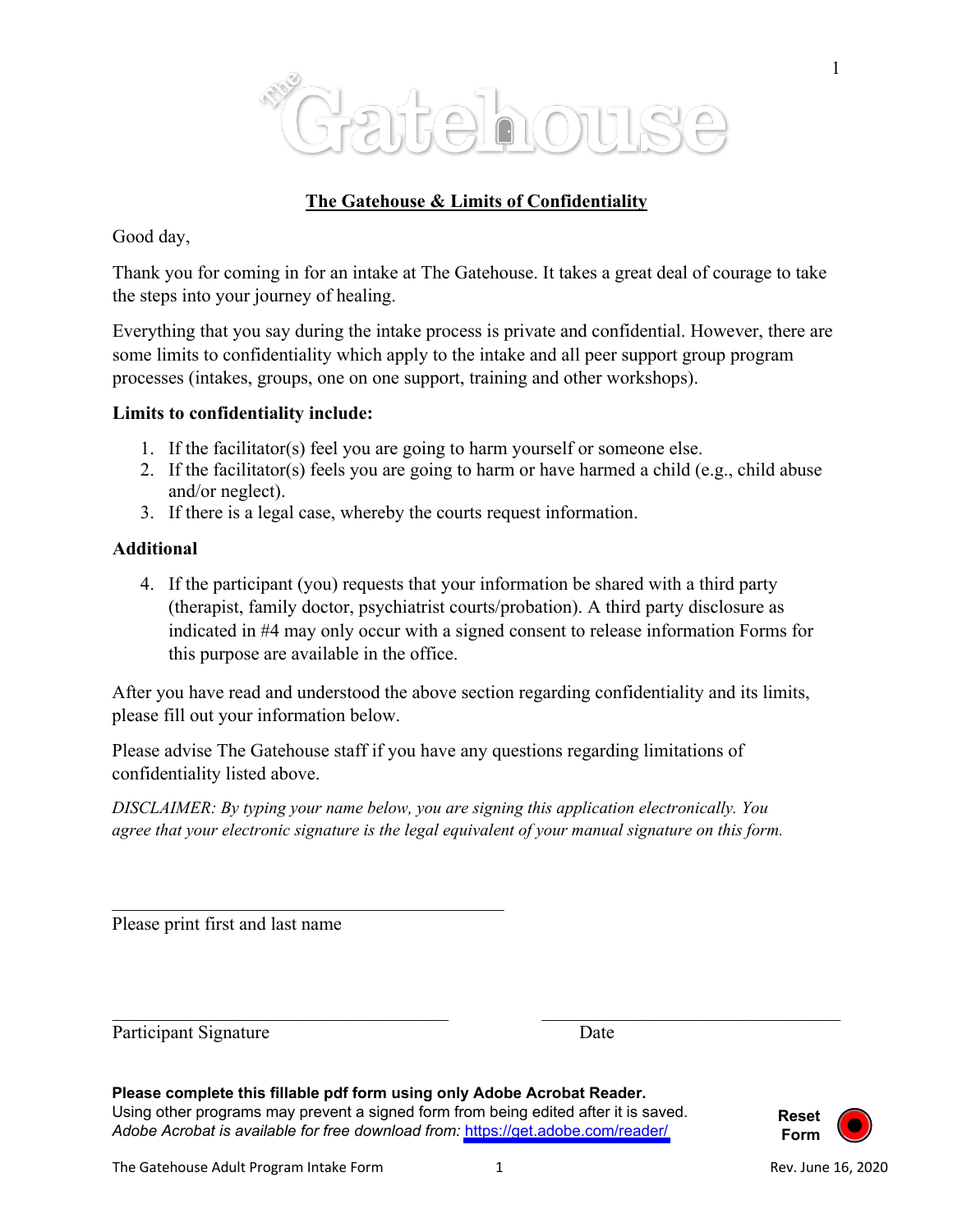# **INTAKE FORM - ADULT PROGRAM**

|                                                                                                                                                                                                                          | First Name:                                                                                                                                                                                                    |  |  |
|--------------------------------------------------------------------------------------------------------------------------------------------------------------------------------------------------------------------------|----------------------------------------------------------------------------------------------------------------------------------------------------------------------------------------------------------------|--|--|
| Today's Date<br>(MM / DD / YR)                                                                                                                                                                                           | Last name:                                                                                                                                                                                                     |  |  |
| <b>Address</b>                                                                                                                                                                                                           |                                                                                                                                                                                                                |  |  |
| (House or Building $\# \&$ Street Name)<br>City<br>Apt $#$                                                                                                                                                               | Province<br>Postal Code                                                                                                                                                                                        |  |  |
| Yes<br>Can we send you mail?<br>No                                                                                                                                                                                       |                                                                                                                                                                                                                |  |  |
| Home#:                                                                                                                                                                                                                   | Cell#:                                                                                                                                                                                                         |  |  |
| Can we leave a message?<br>No<br>Yes                                                                                                                                                                                     | Can we leave<br>Yes<br>No<br>a message?                                                                                                                                                                        |  |  |
| <b>Email Address:</b>                                                                                                                                                                                                    |                                                                                                                                                                                                                |  |  |
| Is it okay to email you?<br>Yes<br>No                                                                                                                                                                                    | <b>Birth Date:</b><br>(MM / DD / YR)                                                                                                                                                                           |  |  |
| Male<br>Non-binary<br>Gender:<br>Female<br>Trans<br>She/Her<br>He/Him<br>They/Them<br>Ze/Zie<br><b>Pronouns:</b><br>Other, please specify:                                                                               | Are you Homophobic?<br>Yes<br>No                                                                                                                                                                               |  |  |
| How would you best describe yourself?<br>White<br>Black/African-Canadian/Caribbean-Canadian<br>Asian/South Asian/East Asian<br>Middle Eastern<br>Indigenous/First Nations<br>Prefer not to say<br>Other, please specify: | How would you describe your household<br>income?<br>Less than $$20,000$<br>\$20,000 to \$34,999<br>\$35,000 to \$49,999<br>\$50,000 to \$74,999<br>\$75,000 to \$99,999<br>Over \$100,000<br>Prefer not to say |  |  |
| Do you consider yourself to be?<br>Heterosexual/Straight<br>Homosexual/Gay/Lesbian<br>Bisexual<br>Asexual<br>Other, please specify:                                                                                      |                                                                                                                                                                                                                |  |  |
| <b>Emergency Contact Name:</b><br><b>Emergency Contact Number:</b>                                                                                                                                                       | <b>Emergency Contact Relationship to you:</b><br>Father<br>Sibling<br>Mother<br>Other Relative<br>Friend<br>Other, please specify:                                                                             |  |  |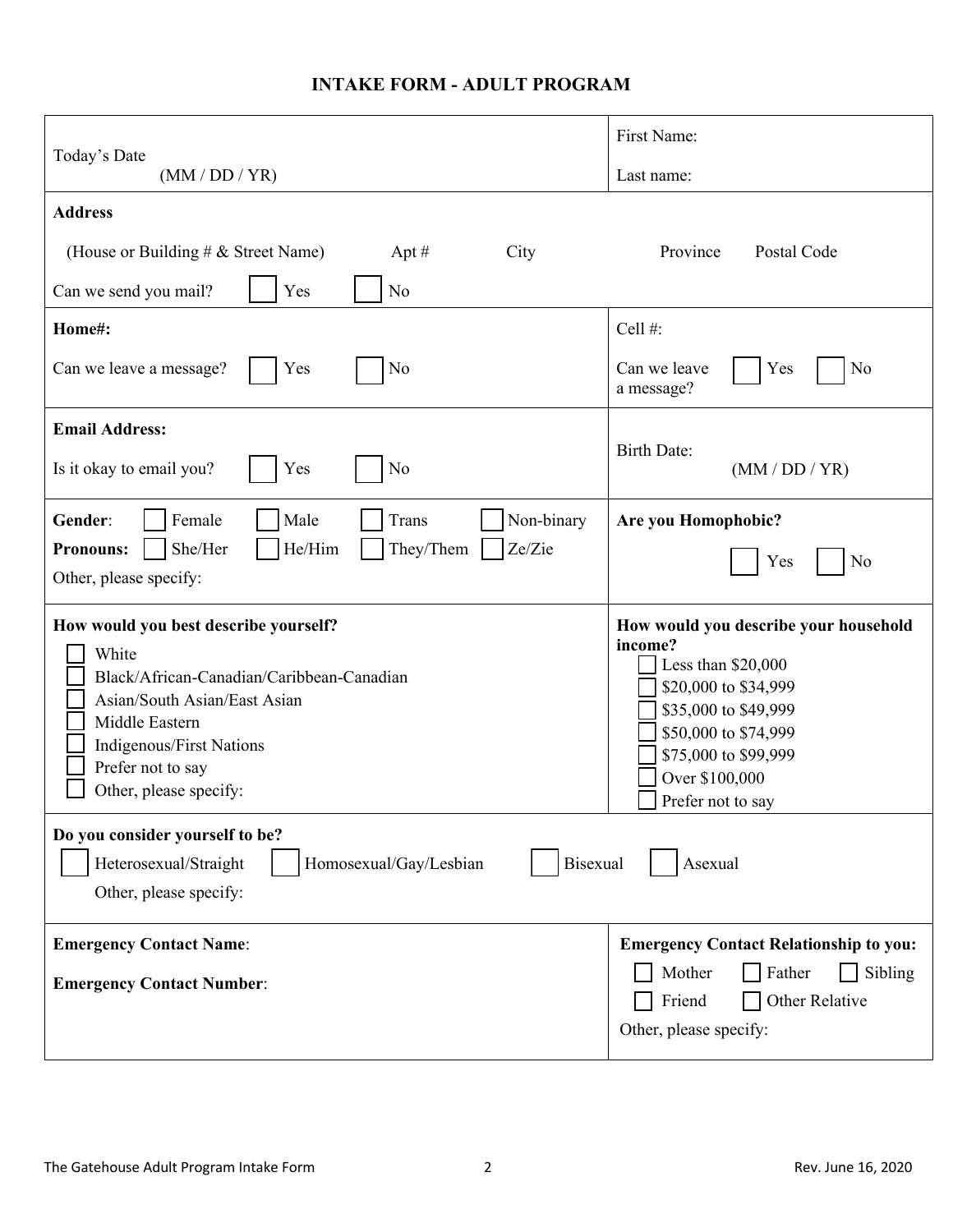| Source of Referral: Where did you hear about Gatehouse?                                                                                                                                                                                                                                                                                                                                                                                                                  |                                                                      |                              | What do you hope to get out of the group                                                    |  |  |
|--------------------------------------------------------------------------------------------------------------------------------------------------------------------------------------------------------------------------------------------------------------------------------------------------------------------------------------------------------------------------------------------------------------------------------------------------------------------------|----------------------------------------------------------------------|------------------------------|---------------------------------------------------------------------------------------------|--|--|
| Friend                                                                                                                                                                                                                                                                                                                                                                                                                                                                   | Family member                                                        | Self-Referral                | experience? (Check as many that apply)<br>Looking for ways to connect with                  |  |  |
| <b>Family Doctor</b>                                                                                                                                                                                                                                                                                                                                                                                                                                                     | Hospital                                                             | Police                       | others/feeling less isolated<br>Work on relationships                                       |  |  |
| Therapist/Psychiatrist/<br>Psychologist                                                                                                                                                                                                                                                                                                                                                                                                                                  |                                                                      | Social Worker/<br>Counsellor | Address my emotions<br>Learn healthier coping strategies                                    |  |  |
| Web/Google                                                                                                                                                                                                                                                                                                                                                                                                                                                               | Facebook/Twitter/<br>Social media                                    |                              | Address flashbacks<br>Address triggers<br>Feel safer expressing myself                      |  |  |
| Other, please specify:                                                                                                                                                                                                                                                                                                                                                                                                                                                   |                                                                      |                              | Peer support<br>Other:                                                                      |  |  |
| Do you have any significant medical health problems?                                                                                                                                                                                                                                                                                                                                                                                                                     |                                                                      | No<br>Yes                    |                                                                                             |  |  |
| No<br>Have you ever physically assaulted<br>Have you ever committed sexual abuse onto others?<br>Yes<br>someone?                                                                                                                                                                                                                                                                                                                                                         |                                                                      |                              |                                                                                             |  |  |
| Our peer support groups are for survivors of childhood sexual abuse.<br>If you have committed sexual offenses and/or have present or past sexual                                                                                                                                                                                                                                                                                                                         |                                                                      |                              | Yes<br>No                                                                                   |  |  |
| offending behaviour you will not permitted in the group programs. Persons with<br>a dual history (who are survivors and have also sexually offended upon another<br>person) will be referred to another group program in the community.                                                                                                                                                                                                                                  | If you answered yes, please provide<br>a brief overview of incident: |                              |                                                                                             |  |  |
| Past + Present Service/Group History (check as many that apply)<br>Previously attended a group for survivors of childhood sexual abuse<br>Other, please specify:<br>Previously attended individual therapy<br>Currently seeing a therapist/psychotherapist/counsellor<br>Currently seeing a psychiatrist<br>Never been to a survivor group - this would be my first experience<br>Have attended addictions support group<br>Currently attending addictions support group |                                                                      |                              |                                                                                             |  |  |
|                                                                                                                                                                                                                                                                                                                                                                                                                                                                          |                                                                      |                              |                                                                                             |  |  |
| Mental Health/Psychiatric diagnosis: (Please check any that apply)<br><b>PTSD</b><br><b>OCD</b><br>Eating disorder (Anorexia,<br>Depression/Major<br>Depressive Disorder<br>Bulimia, Binge Eating)<br>Panic Disorder<br>Anxiety<br>Bipolar<br>Schizophrenia<br><b>Borderline Personality Disorder</b><br>Dissociative Identity Disorder<br>Not applicable to me<br>Other, please specify:                                                                                |                                                                      |                              | Are you currently working?<br>Yes<br>No<br>Are you currently attending school?<br>No<br>Yes |  |  |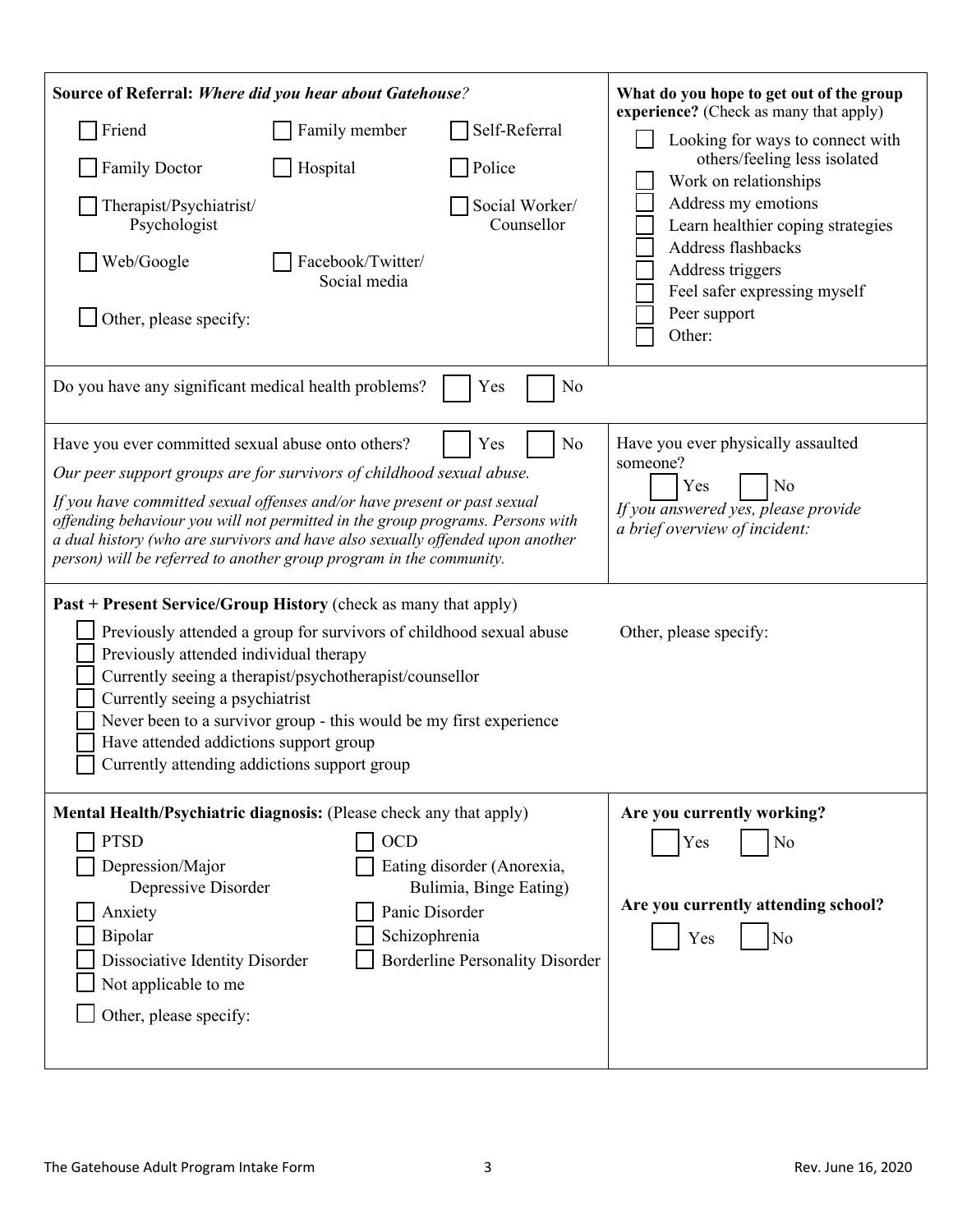| What are/were some of the ways you cope with the sexual abuse? (Check as many that apply)                                                                                                                                                                                                                                                                                                       |                                    |                |                                              |      |                |
|-------------------------------------------------------------------------------------------------------------------------------------------------------------------------------------------------------------------------------------------------------------------------------------------------------------------------------------------------------------------------------------------------|------------------------------------|----------------|----------------------------------------------|------|----------------|
| <b>Coping Strategy</b>                                                                                                                                                                                                                                                                                                                                                                          | Past                               | <b>Current</b> | <b>Coping Strategy</b>                       | Past | <b>Current</b> |
| Avoidance/Denial                                                                                                                                                                                                                                                                                                                                                                                |                                    |                | Sports/Exercise                              |      |                |
| Dissociation/State of being<br>disconnected                                                                                                                                                                                                                                                                                                                                                     |                                    |                | Reading/Writing/Art/Music<br>/Video Games    |      |                |
| Isolation                                                                                                                                                                                                                                                                                                                                                                                       |                                    |                | <b>Sex Addiction</b>                         |      |                |
| Alcohol Use                                                                                                                                                                                                                                                                                                                                                                                     |                                    |                | Anger/Rage                                   |      |                |
| Drug Use                                                                                                                                                                                                                                                                                                                                                                                        |                                    |                | Compulsive Shopping                          |      |                |
| Self-harm Behaviours (e.g., cutting,<br>burning, skin picking, hair pulling, etc.)                                                                                                                                                                                                                                                                                                              |                                    |                | Perfectionism<br><b>Ritual or Cult Abuse</b> |      |                |
| Suicide Thoughts                                                                                                                                                                                                                                                                                                                                                                                |                                    |                | Kleptomania                                  |      |                |
| Suicide Attempts                                                                                                                                                                                                                                                                                                                                                                                |                                    |                |                                              |      |                |
| Other, please specify:                                                                                                                                                                                                                                                                                                                                                                          |                                    |                |                                              |      |                |
| Relationship<br>Has the sexual abuse affected the following life domains?<br>Work<br>Home<br>How?                                                                                                                                                                                                                                                                                               |                                    |                |                                              |      |                |
| <b>Current relationship status:</b><br>Do you have children?                                                                                                                                                                                                                                                                                                                                    |                                    |                |                                              |      |                |
| Single<br>Partnered/Dating<br>Separated<br>N <sub>o</sub><br>Yes<br>Divorced<br>Married<br>Common law<br>If yes, how many?                                                                                                                                                                                                                                                                      |                                    |                |                                              |      |                |
| Family<br>$ $ Yes<br>Do you have any siblings?                                                                                                                                                                                                                                                                                                                                                  | N <sub>o</sub><br>If so, how many? |                |                                              |      |                |
| Do you have a supportive relationship with your family?                                                                                                                                                                                                                                                                                                                                         |                                    |                | Yes<br>No                                    |      |                |
| Do you have memories of what happened to you?<br>Yes<br>No                                                                                                                                                                                                                                                                                                                                      |                                    |                |                                              |      |                |
| $\Box$ Yes<br>Do you have body memories?<br>$\Box$ No                                                                                                                                                                                                                                                                                                                                           |                                    |                |                                              |      |                |
| <b>Information about the perpetrator</b> (circle all that apply):<br>Family member (Mother/Father/Stepfather/Stepmother/Brother/Sister)<br>Extended family member (Grandfather/Grandmother/Uncle/Aunt/Cousin)<br>Known to child but not family member (Neighbour/Teacher/Priest or other person of authority)<br>Stranger<br>Prefer not to answer<br>How old were you at the time of the abuse? |                                    |                |                                              |      |                |
| What was it like telling someone? (How did you feel?)<br><b>Disclosure Experiences as Adult/Child:</b>                                                                                                                                                                                                                                                                                          |                                    |                |                                              |      |                |
| Did you tell anyone?<br>Yes                                                                                                                                                                                                                                                                                                                                                                     | No                                 |                |                                              |      |                |
| As a child<br>If yes, when?                                                                                                                                                                                                                                                                                                                                                                     |                                    | As an adult    |                                              |      |                |
| Yes<br>Were you believed?                                                                                                                                                                                                                                                                                                                                                                       | No                                 |                |                                              |      |                |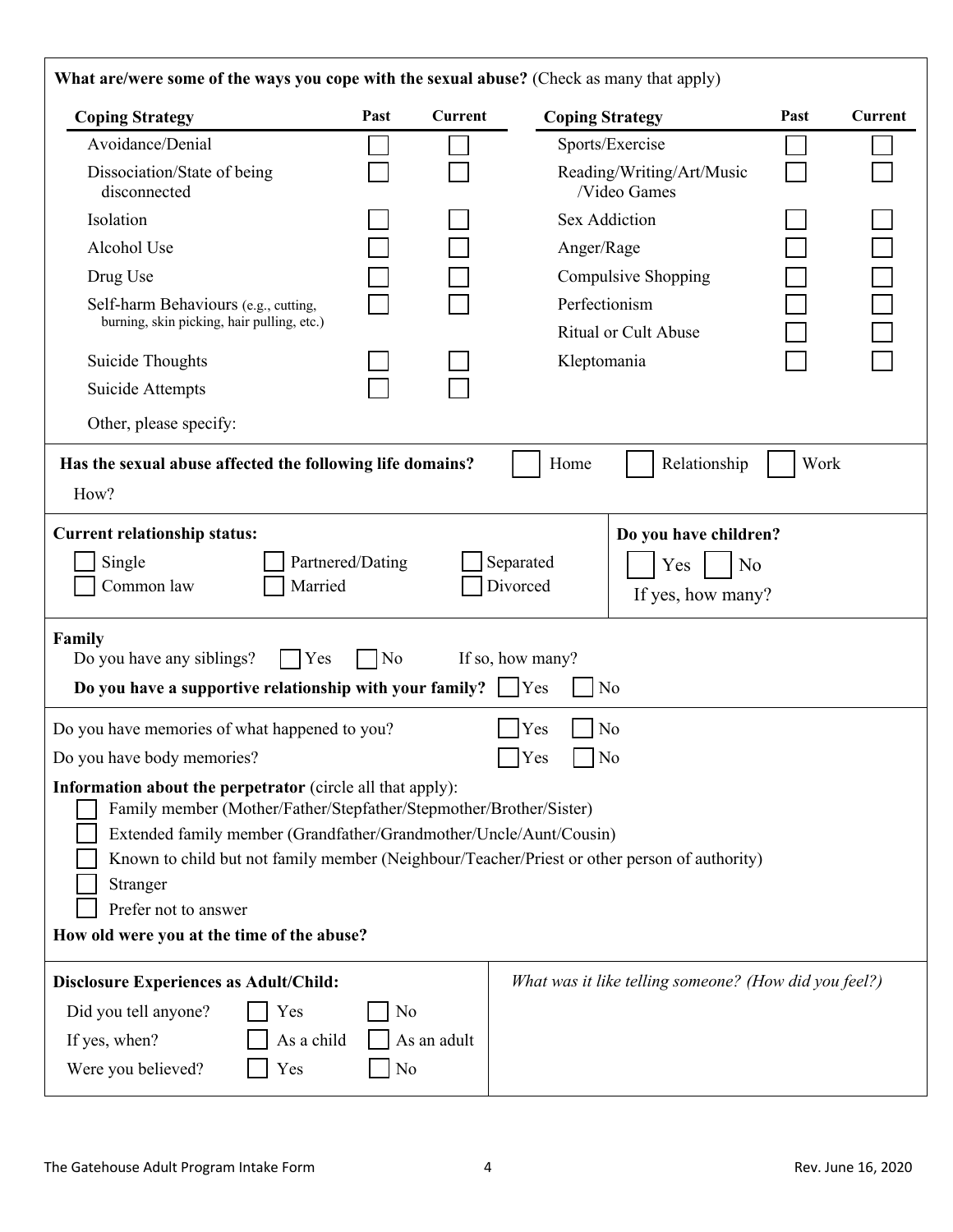| Have you had any involvement with the following agencies?<br>If yes, please describe:<br>Police?<br>No<br>Yes, current                       |                                  |  |  |
|----------------------------------------------------------------------------------------------------------------------------------------------|----------------------------------|--|--|
| Yes, past<br><b>Child Welfare?</b><br>No<br>Yes, past                                                                                        | Yes, current                     |  |  |
| <b>Legal Services?</b><br>Yes, past<br>No                                                                                                    | Yes, current                     |  |  |
| If applicable, what was/is the nature of your involvement with the child welfare system (check all that apply)                               |                                  |  |  |
| Crown Ward<br>Temporary care                                                                                                                 | <b>Foster Care</b><br>Group Home |  |  |
| What is your comfort level discussing abuse?                                                                                                 |                                  |  |  |
| I feel comfortable discussing abuse<br>I feel somewhat Comfortable discussing abuse                                                          |                                  |  |  |
| I do not feel comfortable discussing abuse                                                                                                   |                                  |  |  |
| Other, please specify:                                                                                                                       |                                  |  |  |
| What are your strengths?                                                                                                                     |                                  |  |  |
| Willing to listen to alternative viewpoints                                                                                                  | Determination                    |  |  |
| Trustworthiness<br>Creativity                                                                                                                | Dedication<br>Honesty            |  |  |
| Patience                                                                                                                                     | Adaptable                        |  |  |
| Other, please specify:                                                                                                                       |                                  |  |  |
| Are you currently on any Medication(s)<br>Yes                                                                                                | No                               |  |  |
| SSRIs - Celexa, Lexapro, Luvox, Paxil, Pexeva, Prozac, Sarafem, Zoloft                                                                       |                                  |  |  |
| SNRIs - such as Cymbalta, Effexor, Fetzima, Khedezla, and Pristiq                                                                            |                                  |  |  |
| MAOI, such as Emsam, Nardil, and Parnate<br>Mood stabilizer like Lithium, Divalproex, Valproic Acid or Valproate, Carbamazepine, Lamotrigine |                                  |  |  |
| <b>Antipsychotic</b> like Seroquel or Abilify                                                                                                |                                  |  |  |
| Other, please specify:                                                                                                                       |                                  |  |  |
|                                                                                                                                              |                                  |  |  |

Please note that The Gatehouse will exclude a potential participant from group if they are actively self-harming, have engaged suicide attempt in last month or if not stabilized in other mental health diagnosis such as bipolar or schizophrenia – or if recent addiction issues are active, you must have had some recent treatment and you are not under the influence during group sessions. **The Gatehouse reserves the right to remove persons from our programs who have provided** false information, display violent behaviours or are dual history (have been abused and sexually abused others) or that violate any of our house rules, policies, or processes. By signing below, I certify all information provided is **correct and accurate to the best of my knowledge.**

| Participant Name            | Participant signature     |
|-----------------------------|---------------------------|
|                             |                           |
| Interviewer Name(s) (print) | Interviewer Signature (s) |